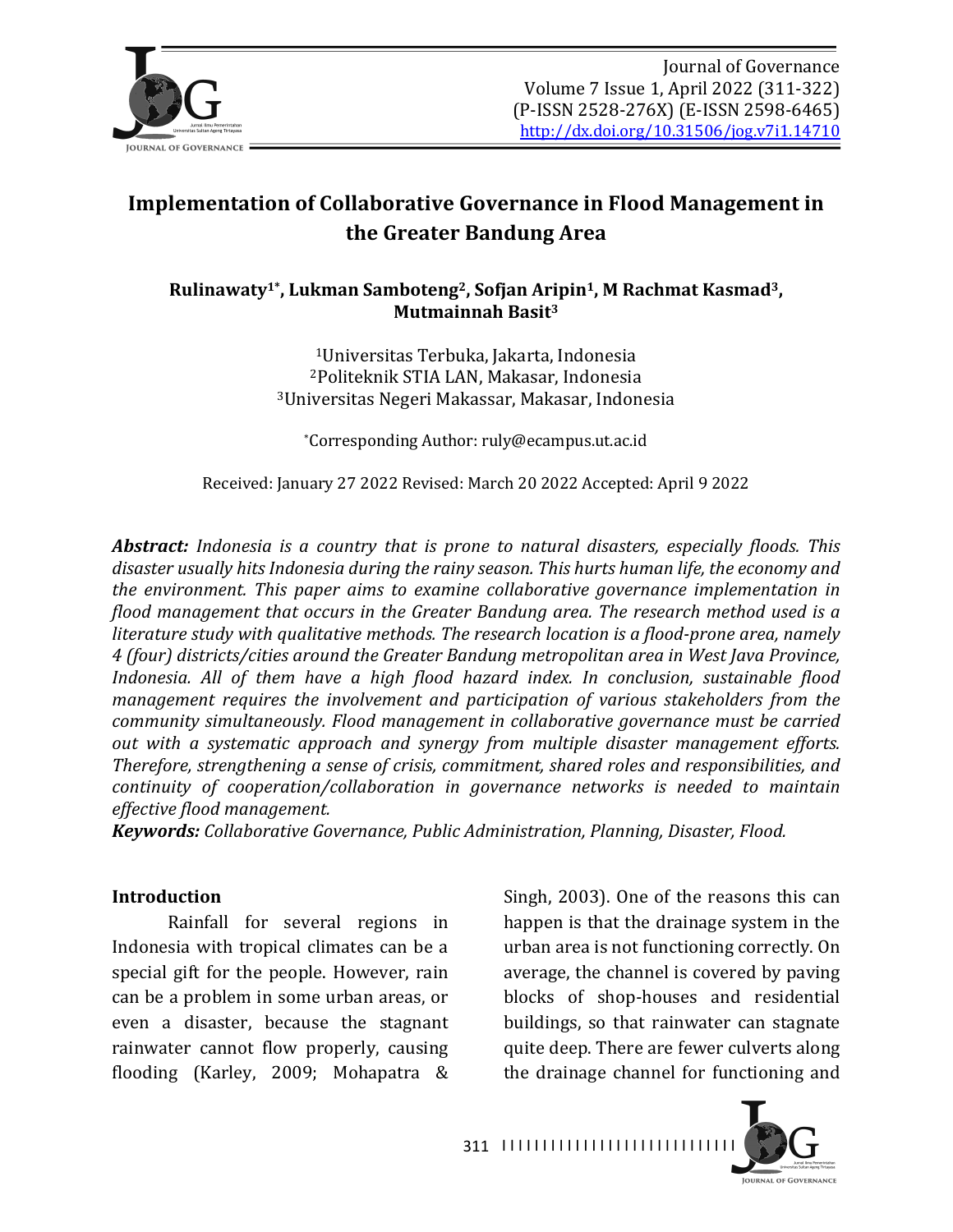sedimentation and accumulation of waste (Kodoatie, 2021; Wismarini & Ningsih, 2010). On rainy days, urban areas close to rivers and tributaries can be flooded because the river overflows. Silting of the river is possible if the settlements built are not far from the river and silting of the river occurs. Floods are one of the disasters that often happen today. In general, high, over-normal rainfall is responsible for floods. The water drainage system, consisting of rivers and creeks, drainage systems, and artificial water storage canals, cannot accommodate the accumulated rainwater overflows (Kazi, 2014; Collier et al., 1996).

There are 5,590 major rivers in Indonesia, and 600 of them have the potential to produce floods. These major rivers drain an area of 1.4 million hectares that is prone to flooding. According to different research, floods that affect vulnerable regions are mostly caused by three factors. To begin, human actions alter the physical environment and have an effect on natural changes. Second, natural disasters such as extremely heavy rainfall, sea-level rise, and hurricanes. Third, environmental deterioration, which includes the eradication of ground cover species in the catchment region, the silting of rivers due to sedimentation, and the narrowing of river channels (Arsyad, 2009; Noor, 2014).

Floods are classified into two types: those produced by natural disasters and those induced by human activity. Rainfall, physiography, erosion and sedimentation, river capacity, drainage capacity, and the influence of tides all have an effect on



natural floods (Rizkiah, 2015). Meanwhile, flooding is the outcome of human activities that are resulting in changes to the environment, such as changes in watershed status (DAS), residential areas adjacent to banks, land drainage damage, damage to flood control infrastructure, and wood damage (natural vegetation) (Mahfuz, 2016). Flooding cannot be completely prevented and must be handled. Flooding risk is contingent upon the presence of hazards and vulnerabilities. Flooding is caused by a mixture of natural and human sources. Success in flood management requires the use of both structural and non-structural solutions. Flood preventive and mitigation strategies include both structural measures such as dam construction or river embankment construction, flood risk management, community engagement, and institutional arrangements (Suwitri, 2008; Hikmah & Santoso, 2017).

In Bandung, the problems that always occur are standing water from drainage runoff and obstruction of the flow of water from a tributary that becomes flooded. Not only in certain areas, in urban areas, there is also some stagnant water a few hours after the rain. In areas adjacent to rivers and tributaries, it is likely that they will experience flooding if the river conditions experience thick sedimentation and settlements are built without following the development requirements of the government (Mariana & Sjoraida, 2016; Nurhikmah et al., 2016). The flood that occurs is not only due to the carrying capacity of the city environment, which is no longer able to bear the burden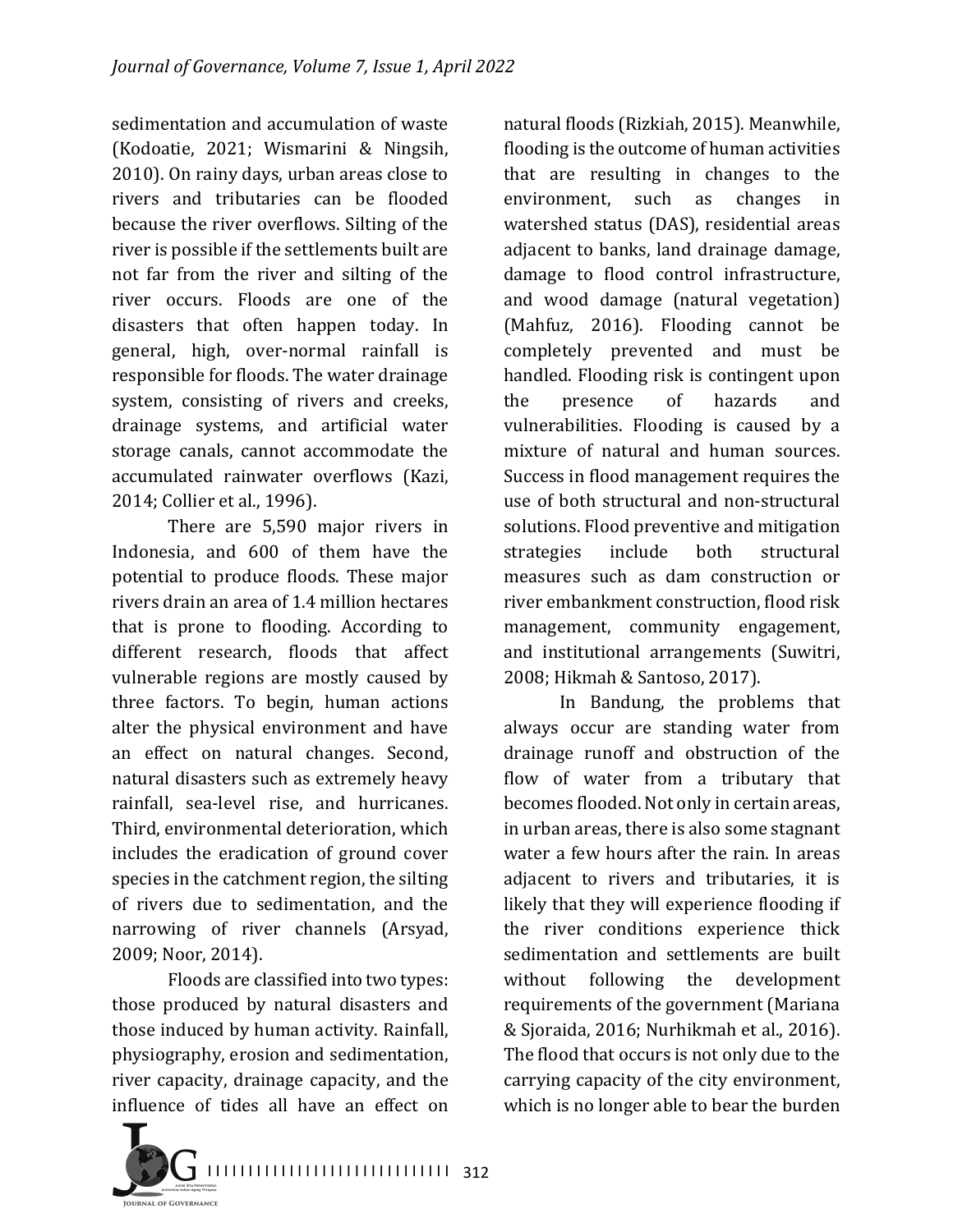of the city. This is also exacerbated by the polemic of the North Bandung area as an absorption and catchment area that changes the land use in a powerful way for residential and commercial areas. The built area ranges from  $23.88\%$  (9399.76) Ha) to 76.12% (29,954.55 Ha) that has not yet been built up to  $96.47\%$   $(3,274.40$  Ha) that has not yet been built up to  $3, 53\%$  $(118.88 \text{ Ha})$ .

Floods that occur in Bandung City are caused by mismanagement of areas and watershed areas in the city of Bandung, which is marked by the change in the function of the green water catchment/infiltration/cover area of the KBU (North Bandung Area), which is part of 3 regencies/cities and is caused by water sent from the Lembang area (West Bandung), which mostly flows into the Cikapundung river. Additionally, the floods in Bandung were caused by a reduction in the carrying capacity and capacity of the Citepus River Basin (including its tributaries, such as the Cikalintur, Cianting, Cikakak, Ciroyom, and Cibeureum rivers) (Untari, 2012). Bandung Regency is also affected by the flood of shipments originating from Bandung, Cimahi City, and West Bandung Regency. Areas that are regularly flooded in Bandung Regency include Rancaekek, Baleendah, and Dayeuhkolot (Muhammad et al., 2017). Almost every year, the area is a frequent location for floods due to the overflowing of the Citarum river. The river itself is the estuary of various small rivers in Bandung, Cimahi City, and West Bandung Regency. When a flood occurs in

the upstream area, the downstream area will also be affected (Imansyah, 2012).

The flooding problem in the Bandung Raya area is systemic, meaning that the fulcrum is not at one point. This is because the flooded areas are no longer only in Bandung City but also include Cimahi, Bandung Regency, and West Bandung Regency. Flood handling must be carried out between administrative regions, institutions, and authorities, even between groups of people. A cross-sectoral collaboration between each autonomous region and an area that causes flooding in Bandung is needed, such as the North Bandung area. Policies that are centralized or only made by a party, such as the regional government, without any coordination with other local governments, even without involving the community, are proven to have caused the flood problem in the Bandung Raya area to never finish.

For flood management to be more integrative and practical, collaborative governance is needed not only at the implementation level but also at the policy planning level of each autonomous region in the Greater Bandung area, including the participation of the community and other stakeholders. Collaborative governance is a publicity concept that is starting to be of great interest to academics. Collaborative governance appears to respond to the failure of implementation, high costs, and politicization of public sector regulations (Ansell and Gash,  $2007$ ). The focus is on every stage of public policy. Collaborative governance is a new paradigm in 

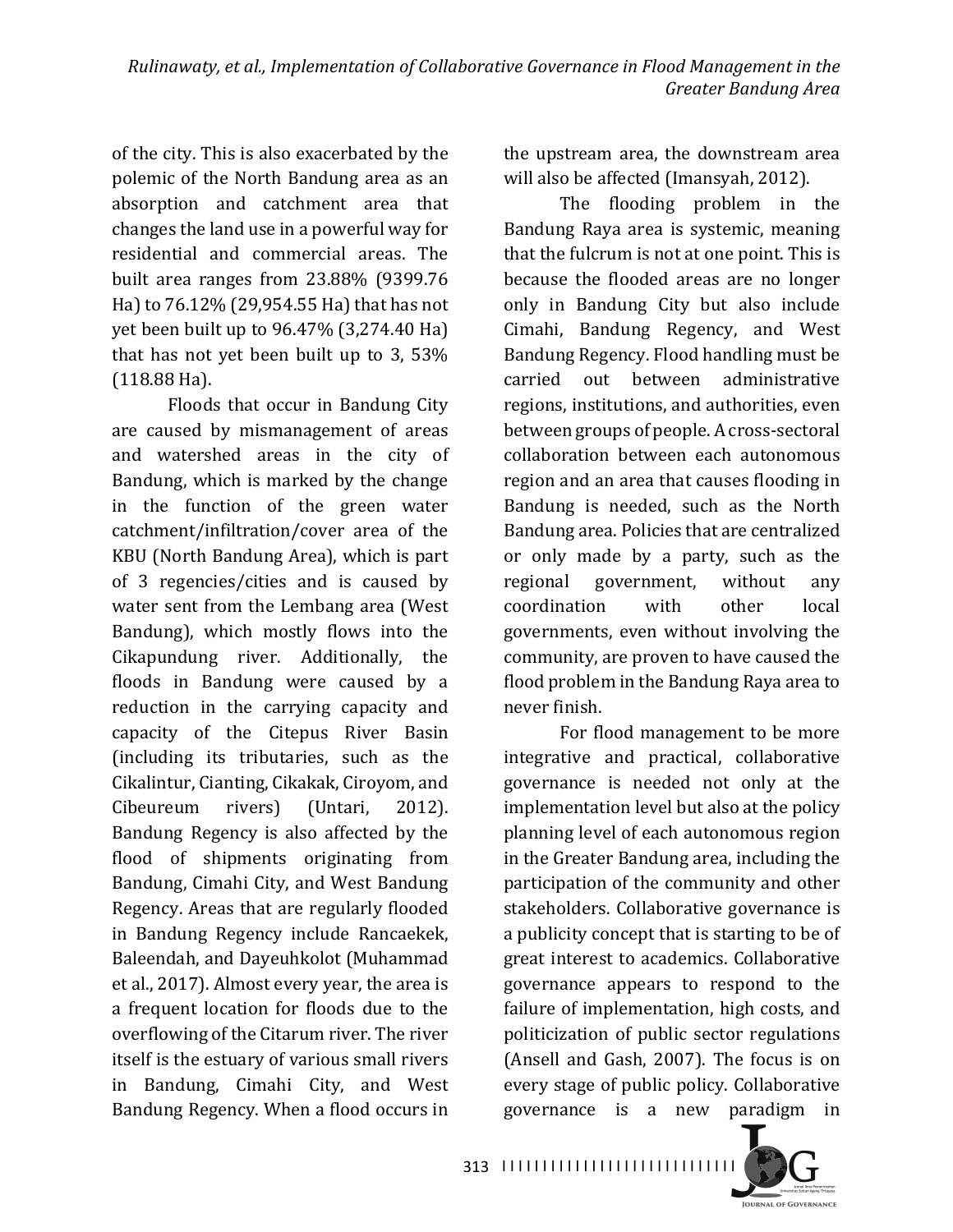understanding the existence of multistakeholders in public affairs. There are specific characteristics in actorrelationships, so it is essential to carry out a collaborative study (Dewi, 2019).

### **Method**

This research employs a qualitative technique, specifically analysis, that generates substantial research based on facts and information gathered in the field. The research process begins with the development of a research design, a list of statements or research questions, and data collection from informants and respondents via qualitative interviews, qualitative observation, inductive data analysis, and the organization of partial data into themes, followed by data analysis and interpretation in the form of data collection, data processing, and the writing of a paper.

### **Result And Discussion Collaborative Governance Paradigm**

The present paradigm of development is no longer reliant on the function of government alone (government), but rather evolves into one that engages stakeholders (governance). What are the stakeholders? Stakeholders are those who are impacted by the policy, those who have the ability to influence the procedure, and those who have the resources and power to implement the policy (Bengston et al., 2004). Their participation is anticipated to account for the public's values and interests in decision-making, improve the quality of public choices, strengthen community capacity, and minimize conflict. The degree to which stakeholders are involved in each development initiative will vary. Generally, they may be classified into groups based on their hobbies and duties. In the course of development, there is an ongoing interaction between society and the state (Meadowcroft, 2007).

Governance is "the relationship between civil society and the state, between the rulers and the ruled, the government and the governed" (McCarney, 1996). The change in the paradigm of government to governance is also shown by the change in public institutions that were initially controlled by by-laws (regulations) to be more animated by prioritizing the people's interests. The governance process is said to be successful if it meets the indicators of good governance. These aspects are involvement, the creation of consensus, accountability, extension transparency, responsiveness, efficiency, equity, inclusion, and respect for the rule of law (Gisselquist, 2012).

Anshell & Gash  $(2008)$  expand on the governance paradigm outlined above by defining collaborative governance (collaborative management) as a method that enables or fosters collaboration among stakeholders in formal, consensusbased, and negotiated decision-making. They create a model and then validate it. This approach is designed to examine the situational elements that facilitate or obstruct collaboration. This model incorporates essential aspects affecting the collaborative process's effectiveness, including beginning circumstances,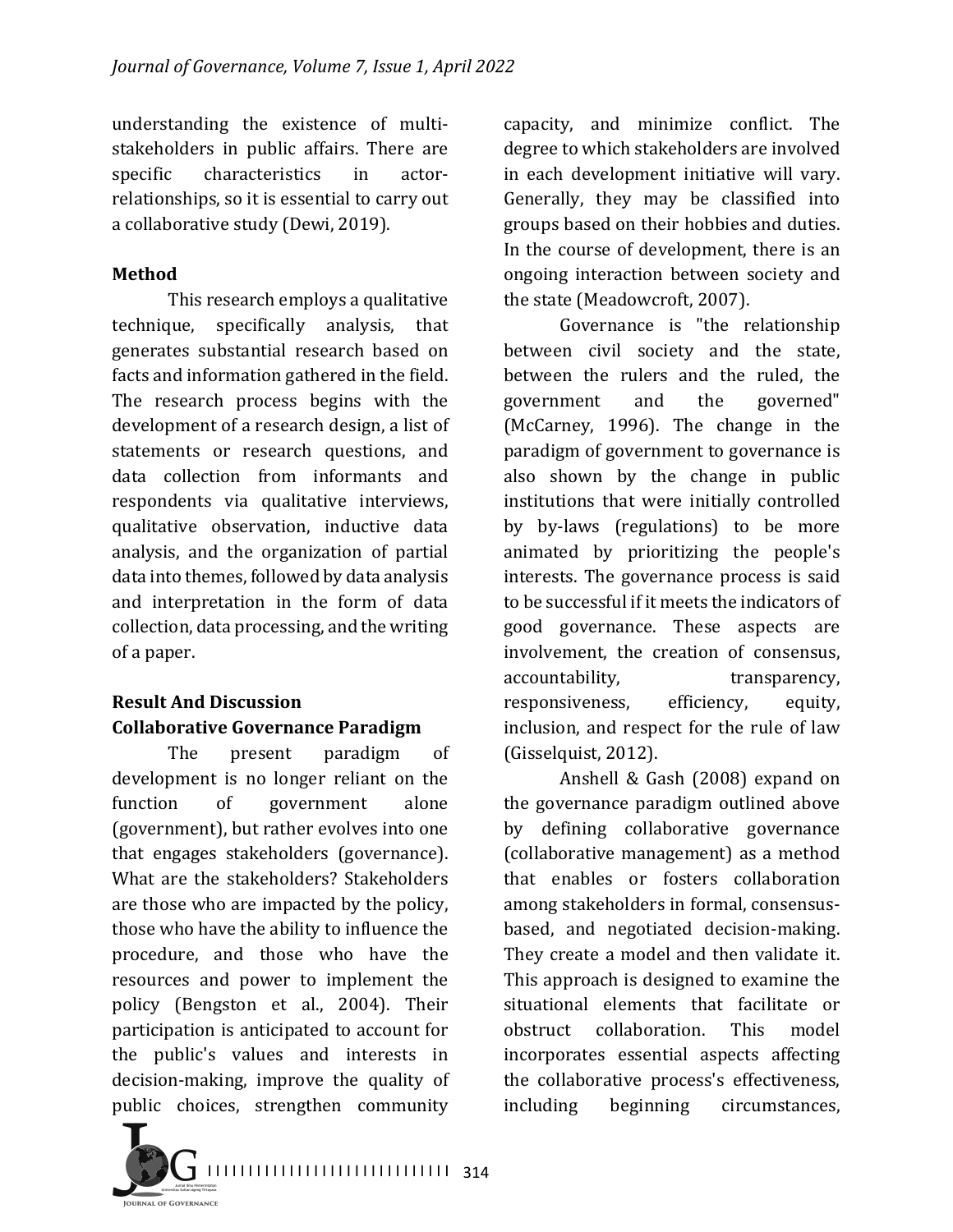institutional design, and leadership. The basic prerequisites for cooperation include trust, conflict, and social capital, which serve as either a support for or a hindrance to cooperation. Institutional design establishes the ground principles for collaborative work. The function of leadership is critical in mediating and enabling the collaborative process. Collaboration is a cycle that involves faceto-face communication, trust development, dedication to the process, common understanding, and intermediate outcomes. The study's findings showed that there are three critical contingency factors: time, trust, and interdependence, with trust and interdependence having an interacting effect. Interdependence encourages involvement and commitment to meaningful partnerships, and in instances of strong interdependence, trust may be developed. Buuren (2009) then builds on the study by demonstrating experimentally that when the engagement process in the collaborative governance structure is successfully managed, it may act as a catalyst for enhancing the cycle of trust, commitment, understanding, communication, and outcomes, all of which are markers of collaborative success.

There are differences in governance in public administration and planning (Verma, 2016). In public administration, governance requires more trust, transparency, and accountability, and this is related to the willingness of actors who can make wrong or right choices when faced with incentives. 

Meanwhile, governance in planning shows a learning model in which efforts to change perceptions and preferences are considered more essential. The governance paradigm in planning reflects a more refined approach. The point is that the paradigm is an ethos rather than an attribute. Ethos requires greater sensitivity and involvement. In the context of participation, signs of participation appear when trust and engagement dominate the system (Forester, 1982).

Co-existent planning with governance is called collaborative planning (Healey, 2003) because this approach involves various stakeholders. Collaborative planning currently dominates urban planning. By looking at the characteristics of collaborative planning, this planning approach can overcome development problems, including environmental issues.

Collaborative planning is planning that is focused on stakeholders, involves stakeholders, and is not constrained by geography (Euclidean space) or time (Graham & Healey, 1999). Collaboration planning is founded on Gidden's structuralist notion and Habermas' communicative action, and so encompasses communication, conversation, and transactivity processes (Graham & Healey, 1999). This is a process of reciprocal learning amongst actors in order to get an understanding of the issues at hand through organized discourse, which will benefit both parties.

Collaboration planning will be effective if there is mutual reliance and



I I I I I I I I I I I I I I I I I I I I I I I I I I I I I 315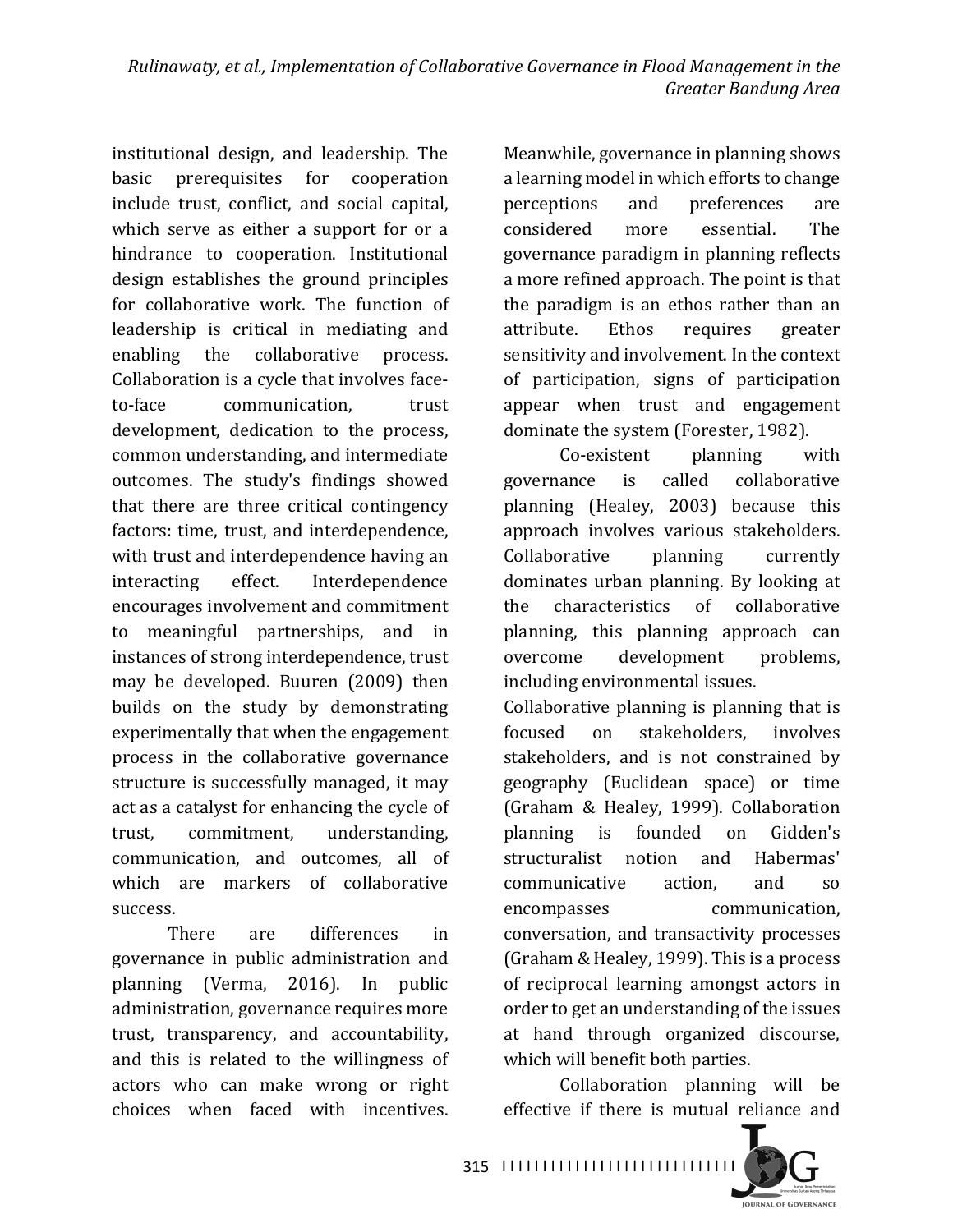consensus among the parties (Innes, 2018). This dependency encourages involvement and commitment to meaningful collaborative activities, and it is possible to develop trust in highly interdependent contexts (Ansell & Gash, 2008). Interdependence creates a drive for compromise in order to reach a final settlement.

The essence of the collaborative process is structured negotiation in decision-making, and the consensus is the result of a collective decision-making process. Thus, the formation of consensus is a result of a process that is democratic, structured participation, and requires time and patience. Furthermore, according to Innes & Booher  $(2000)$ , dialogue to reach consensus must be authentic dialogue, not rhetorical or ritual. Each speaker has legitimacy, speaks seriously, makes statements that others can understand, and delivers accurate statements. Such dialogue will result in reciprocity, relationships, learning, and creativity.

By elaborating on the concepts of collaborative governance and collaborative planning above, it can be seen that the collaboration process is a significant aspect of collaborative planning. The collaborative process involves "rummaging" for opinions from various parties, ultimately resulting in a mutually agreed statement, namely a consensus. A process consists of multiple stages, namely efforts to build commitment to the process, mutual understanding, interim results, authentic dialogue, and trust. These stages are a cycle so that the learning process occurs within it (Healey, 2003).

Even though it looks ideal, many collaborative processes doubt its effectiveness, both because of the process and its ideological basis. Putting together several different opinions and coming up with an agreement seems ideal, but it's not an easy job. The collaborative process is challenging to implement because it is a demanding process. It takes a lot of time, yields low certainty, and a lack of stakeholder commitment causes disputes within the group (Altrock, 2006). Moreover, accessible and unhindered public engagement to solve common problems is a conceptual impossibility. Concerning collaborative planning, Boonstra & Boelens  $(2011)$  argue that the collaborative planning proposed by Healey carries the risk of simplifying ideologies and mistaken thinking.

## **Collaborative Governance in Flood Management**

Cooperation planning needs the active engagement of the relevant parties in relation to the decision-making process. On the ladder of involvement, according to Arnstein (1969), collaboration can only occur when public participation is highest. However, this does not mean that the Indonesian people cannot do it. The arrangement of the Kali Code area is clear evidence of the collaboration process. The location was transformed from a slum area full of risks, unfit for shelter, into a site that is livable and pleasing to the eye (Sari, 2020). At that time, the process involved the government, universities, the private

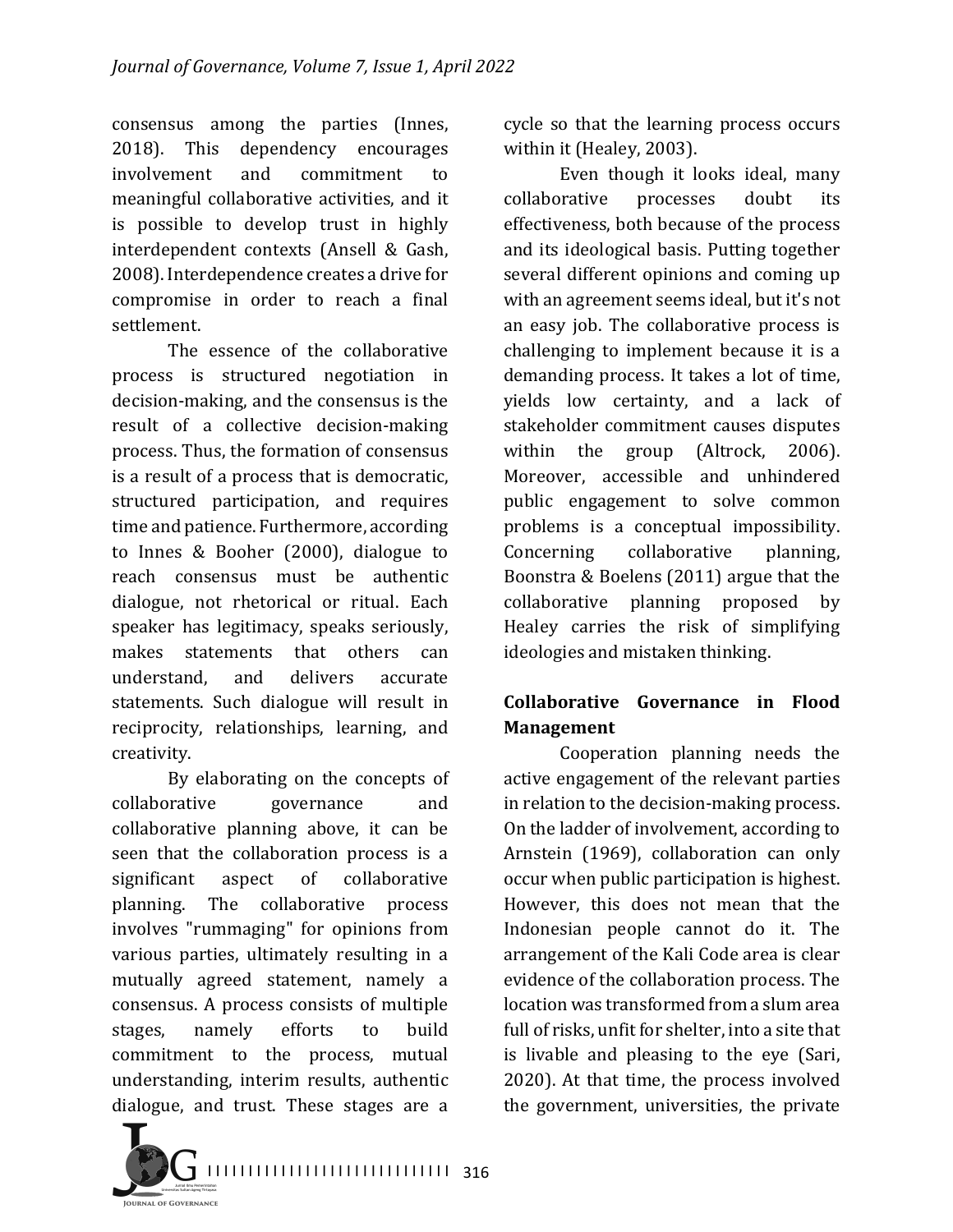sector, and the community. They are involved from planning to implementation.

Law Number 24 of 2007 concerning Disaster Management has brought a paradigm shift in disaster management from responding to situations when a disaster occurs (emergency response) to prevention and disaster risk reduction (DRR). With this change, "collaborative governance" is an activity that has been started since a disaster has not occurred. The risk of flooding can be reduced through a program to develop a flood disaster risk reduction and spatial planning perspective based on mapping and disaster risk assessment.

Identification of problems in the context of flood disaster management, among others: 1. Some local people still do not know about the existence of the Regional Disaster Management Agency (BPBD). Therefore, the government needs to conduct socialization and invite the community to be more intensely involved/participate in activities to deal with disasters, especially floods. 2. Perceptions of flood disasters are not comprehensive and are generally unchanged from an emergency response perspective. 3. Budget allocation for disaster management is inadequate. Still, it depends on requests for funds on calls to the central government in an emergency. 4. The absence of community organizations' systemic involvement. 5. Lack of coordination across sectors,

including the private sector and universities.

From several identifications of flood disaster management problems, recommendations that can be followed up include, among others:

- 1. The Regional Government and DPRD in 4 (four) districts in Bandung Raya need to formulate and implement Regional Regulations on Disaster Management. These regulations will define various parties' collective roles and responsibilities (government, society, and the private sector).Disaster management through a partnership pattern is possible to ease the burden, including the budget burden (APBD) of the four autonomous regions in the West Java Province.
- 2. Considering that the 4 (four) districts in Bandung Raya are disaster-prone areas, primarily floods, it is necessary to focus more attention on the predisaster period so that it is expected to become an investment, which can prevent minimizing casualties and various other losses.
- 3. In establishing an institution (including disaster-related institutions), the regions should have the right to determine the institutional form according to the needs/capabilities of the area. The size of the organization, whether it be an existing agency, office, or capacity building institution, must consider the aspirations of the region. The level of vulnerability and disaster

**IQUENAL OF GOVERNANCE** 

317 |||||||||||||||||||||||||||||||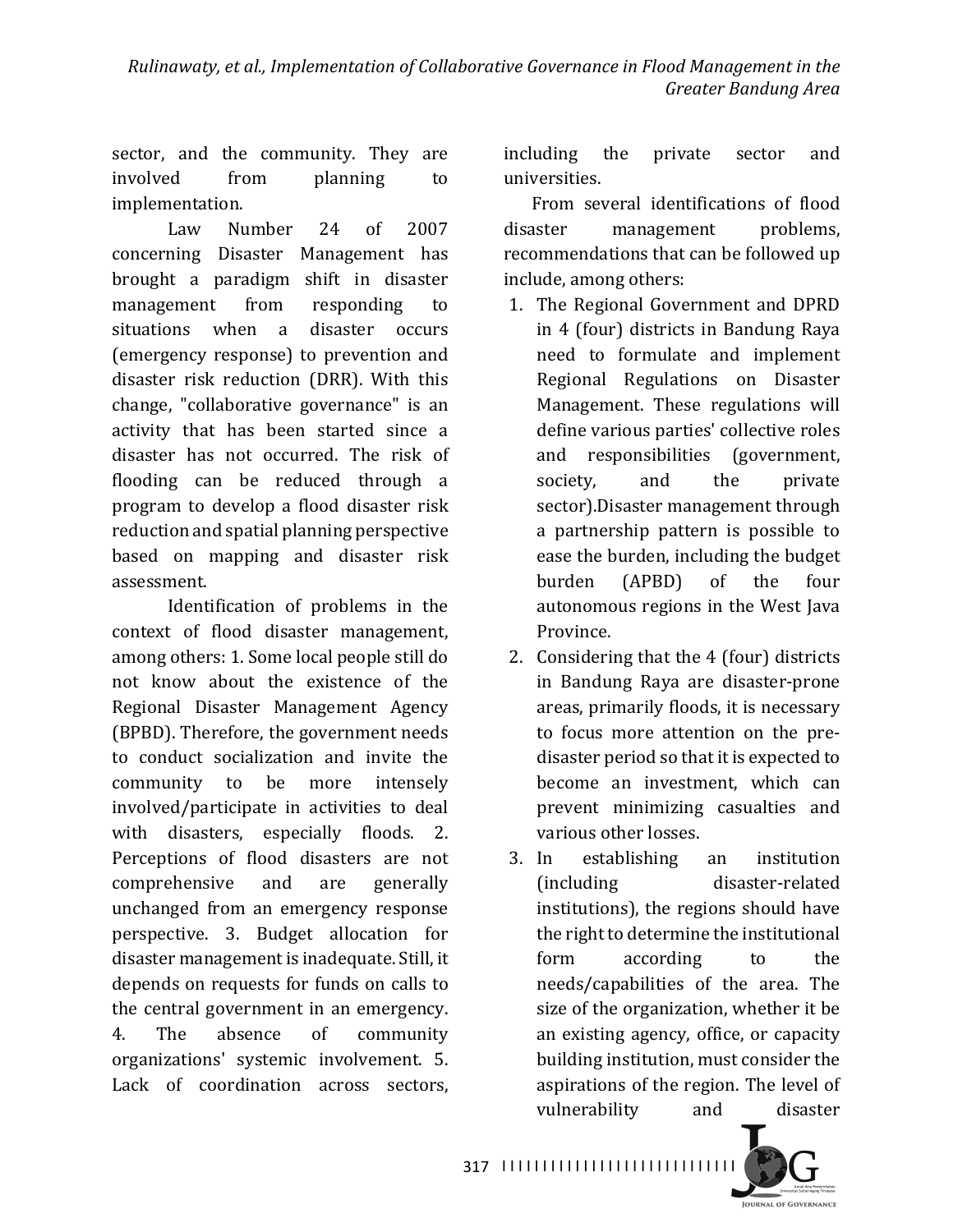characteristics differ between areas. and each part has its own problems that must be prioritized.

- 4. The required budget allocation policies should also be prioritized for pre-disaster needs in a comprehensive disaster management framework (from pre-disaster to postdisaster).
- 5. The strengthening of regional institutions related to disaster management is an urgent need. For this reason, the government (both at the central and provincial levels) should continue to carry out advocacy and seek programs that can encourage increased institutional capacity in the regions.

No single actor, public or private, possesses all of the knowledge and information required to deal with complex, dynamic, and diverse challenges; no single player possesses sufficient perspectives to enable the practical application of a required tool; and no single player possesses sufficient action to unilaterally control a governance model.

Governing can only be implemented through collaborations, partnerships, and networks among the governance parts, namely the state, the business sector, and civil society. Networks have become a necessary component in the growth of contemporary organizations, whether public or private. Public policy is no more a self-contained process involving only state actors, but rather the result of networking, cooperation, and collaboration among governance aspects

(policy network). Collaboration between governmental, private, and associated entities is necessary for effective flood control in Bandung Raya.

The University of Michigan conducts collaborative research on land use planning, forest management, and neighborhoods in eight State Trust Land areas. Based on the results of investigations into the collaboration process, it is known that the stages of collaboration carried out are: 1. determining when to collaborate, 2. devising a strategy for success, 3. choosing who will take part, 4. organizing the process, 5. developing a decision-making structure, 6. assisting participants in working together, 7. sharing information, and 8. putting the agreement into action.

Not only the governmental sector, but also the commercial sector, must demonstrate environmentally benign and non-destructive acts. This is demonstrated by several direct natural disaster relief activities, although they are still only charitable and unsustainable. Reforms must also be structured constructively based on ideas and an operational orientation that has been based entirely on financial returns without adequate and balanced attention to social risks. Commitment from the private sector needs to be increased, such as through the application of Corporate Social Responsibility (CSR) or social activities that can be carried out in various forms. In Indonesia, the implementation of CSR is still far from what was expected. The problem is the perception of most corporations that consider the allocation

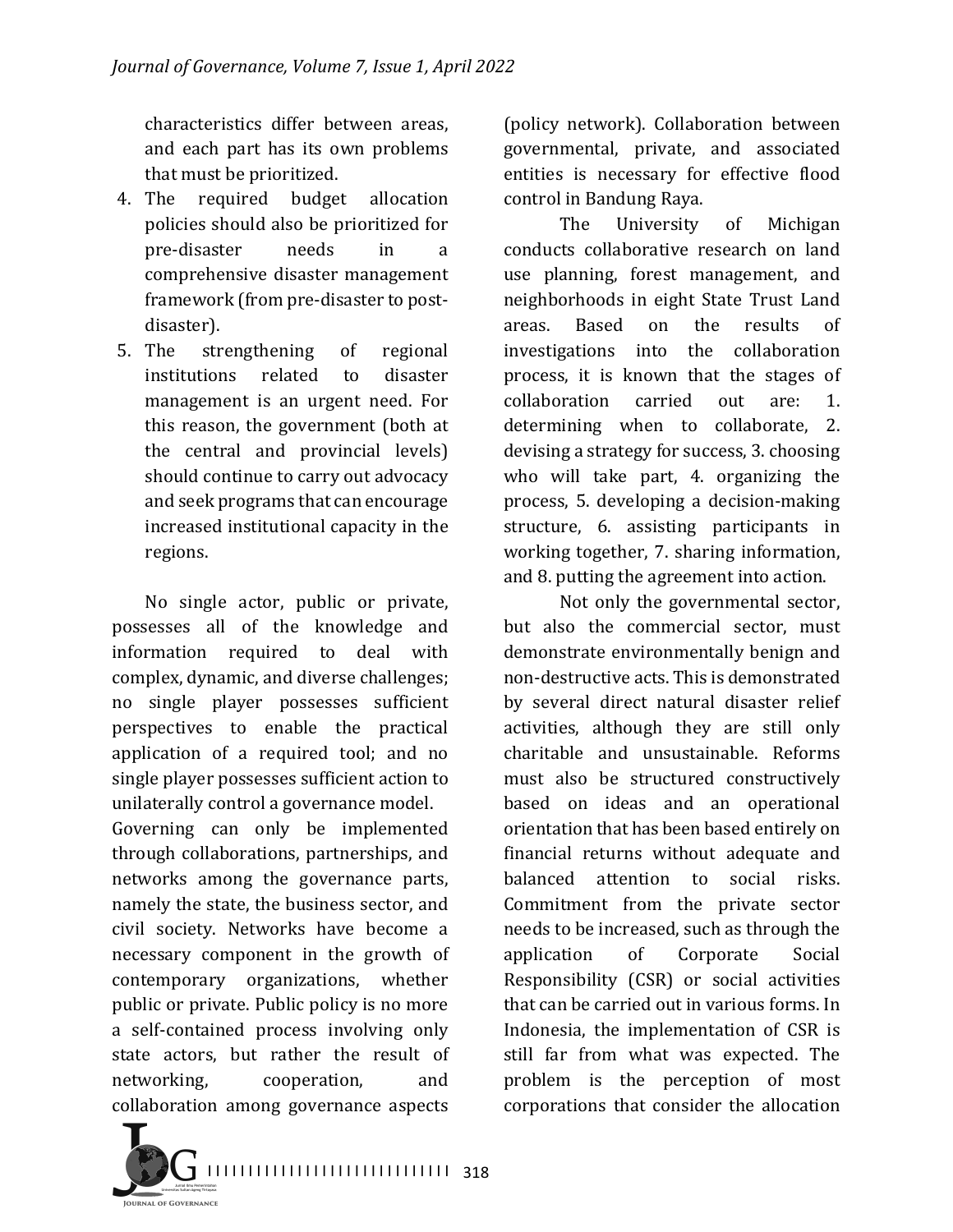of funds for CSR a burden because it is a cost factor. In addition, they already feel pretty responsible for paying the taxes since the proceeds are used for development. The perception of disaster management as a standard issue would lead to an ideal conception of the interactional network between various actors. Flood control must be planned along a specific vision and mission corridor that includes the three sectors: government, private, and public. Of course, the various roles and responsibilities will be different. The sharing of responsibilities between the three industries requires transparency and accountability to build trust between them, which will serve as a binding glue for performance between them in disaster management efforts. The social responsibility of the private sector must be affirmed, the social rights of the community need to be guaranteed, and the role of government regulation needs to be strengthened.

This is based on the urgency of the perspective and values of governance in disaster management efforts. Synergic involvement in the form of a network of the three pillars of governance is the main emphasis. With governance, the values and practices of public administration are no longer dominated by the government sector. The existence of conditions and guarantees for creating a synergistic network at the same time reflects a democratic multi-factor relationship.

Finally, decision-making should be a hybrid of top-down and bottom-up 

processes that provide for equitable participation of all stakeholders. The stakeholders include the government (as the lead), academic institutions, the private sector, non-governmental organizations (NGOs), and civil society. The inclusion of diverse stakeholder expertise offers a cohesive understanding of flood risk. Members of flood-affected communities have the chance to voice their needs and to advocate for their inclusion in decision-making. Because the majority of stakeholders favor effective and sustainable flood control, stakeholder participation enables the identification and implementation of such measures.

### **Conclusion**

Handling floods that occur continuously every year requires the involvement of many parties and the participation of the community simultaneously. The participation of every component of the community in carrying out disaster management is the key to success. It is hoped that the greater their involvement, the greater their capacity to minimize the risk of flooding. Flood disaster management must be carried out with a systematic and synergistic approach from various parties to overcome the disaster. This approach hopes that later it will no longer be done partially by each party, but that all elements can work hand in hand. Therefore, strengthening the sense of crisis, concern, commitment, collective roles and responsibilities, and continuity of cooperation/collaboration in a

319 ||||||||||||||||||||||||||||||

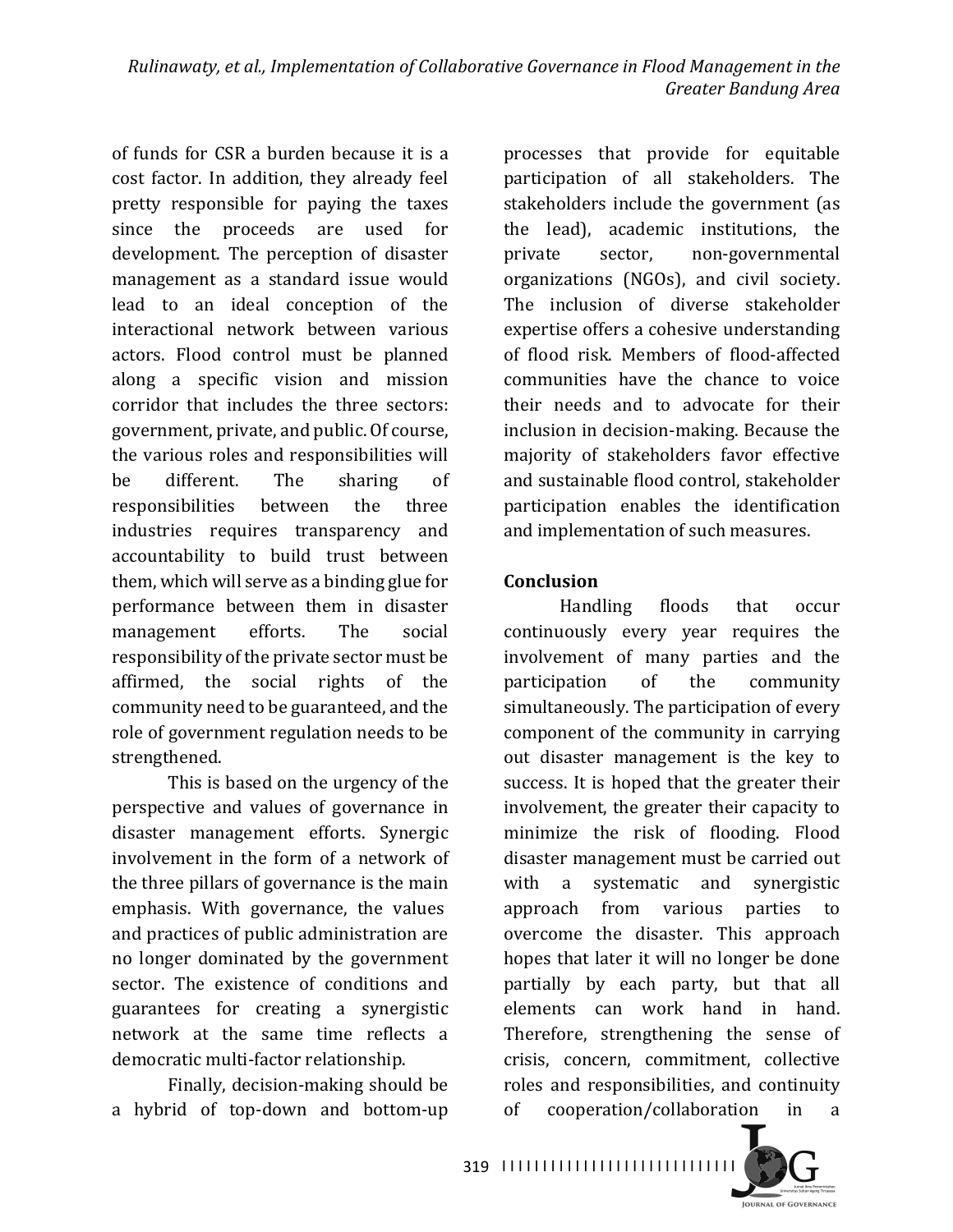governance network is necessary for the sustainability of effective flood disaster management.

### **Acknowledgement**

The authors would like to express their gratitude to everyone who helped to the writing of this research.

### **References**

- Altrock, U. (Ed.). (2006). Spatial Planning *And Urban Development In The New EU Member States: From Adjustment To Reinvention*. Ashgate Publishing, Ltd.
- Ansell, C., & Gash, A. (2008). Collaborative Governance in Theory and Practice. *Journal* Of Public *Administration Research And Theory*, *18*(4), 543-571.
- Arnstein, S. R. (1969). A ladder of citizen participation. *Journal* of the American *Institute* of *Planners*, *35*(4), 216-224.
- Arsyad, S. (2009). *Konservasi Tanah dan*  Air. Bandung: IPB Press.
- Bengston, D. N., Fletcher, J. O., & Nelson, K. C. (2004). Public Policies For Managing Urban Growth And Protecting Open Space: Policy Instruments And Lessons Learned In The United States. *Landscape and urban planning*, *69*(2-3), 271-286.
- Boonstra, B., & Boelens, L. (2011). Self-Organization in Urban Development: Towards A New Perspective on Spatial

Planning. *Urban Research & Practice*, *4*(2), 99-122.

- Buuren, A. V. (2009). Knowledge For Governance, Governance Of Knowledge: Inclusive Knowledge Management In Collaborative Governance Processes. *International Public Management Journal*, *12*(2), 208- 235.
- Collier, M., Webb, R. H., & Schmidt, J. C. (1996). *Dams And Rivers: A Primer On The Downstream Effects Of*  Dams (Vol. 1126). US Department of the Interior, US Geological Survey.
- Dewi, N. L. Y. (2019). Dinamika Collaborative Governance Dalam Studi Kebijakan Publik. *Jurnal Ilmiah Dinamika Sosial*, *3*(2), 200- 210.
- Forester, J. (1982). Planning in The Face of Power. *Journal of The American Planning Association, 48*(1), 67-80.
- Gisselquist, R. M. (2012). Good Governance As A Concept, And Why This Matters *For Development Policy*. WIDER Working Paper.
- Graham, S., & Healey, P. (1999). Relational Concepts of Space and Place: Issues For Planning Theory and Practice. *European* Planning *Studies*, *7*(5), 623-646.
- Healey, P. (2003). Collaborative Planning in Perspective. *Planning Theory*, *2*(2), 101-123.

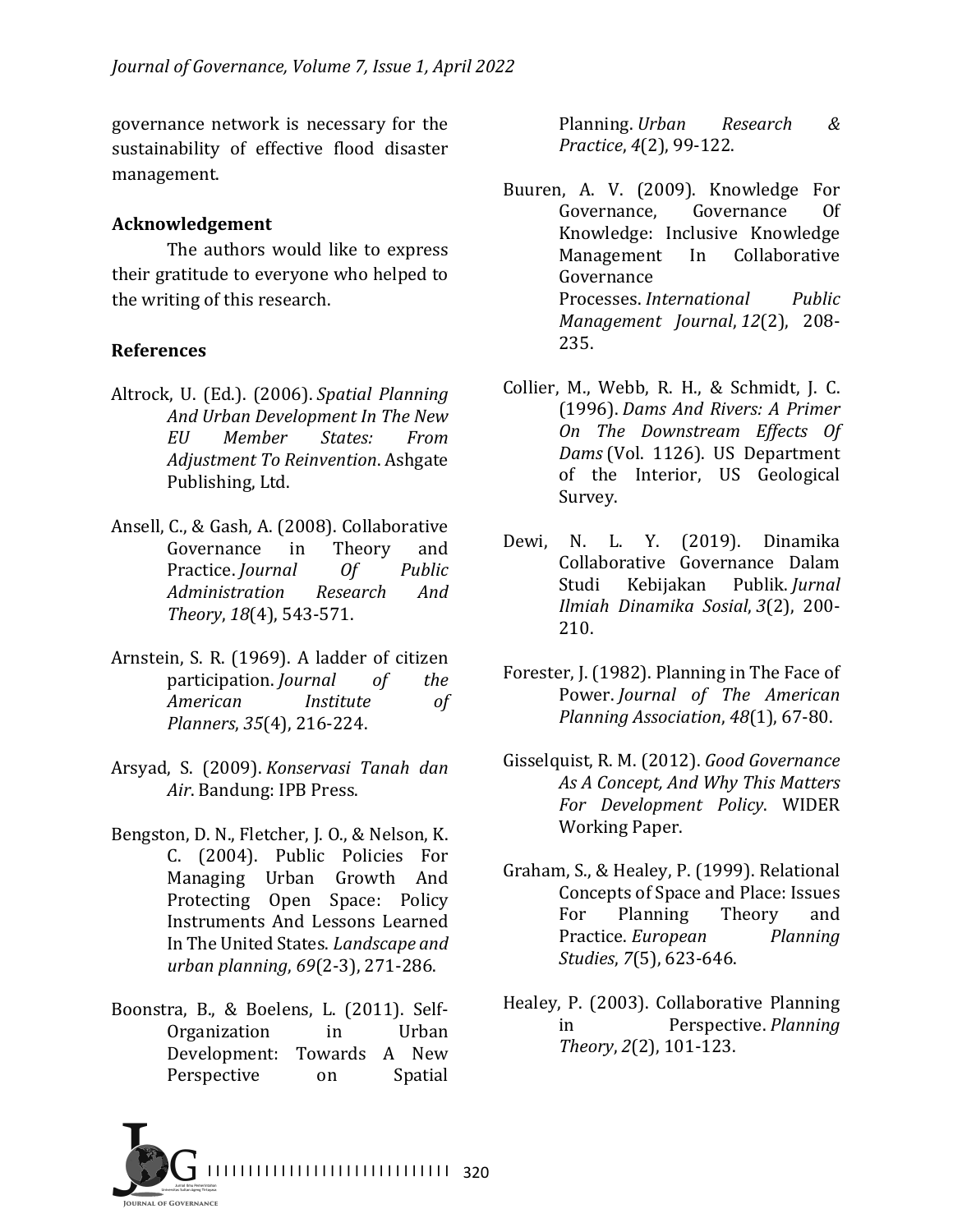- Imansyah, M. F. (2012). Studi Umum Permasalahan Dan Solusi Das Citarum Serta Analisis Kebijakan Pemerintah. *Jurnal Sosioteknologi*, *11*(25), 18-33.
- Innes, J. (2018). *Planning Through Consensus Building: A New View Of The Comprehensive Planning Ideal*. Routledge.
- Innes, J. B., & Booher, D. E. (2000). *Collaborative Policymaking: Governance*. Cambridge: Cambridge University Press.
- Karley, N. K. (2009). Flooding and Physical Planning in Urban Areas in West Africa: Situational Analysis of Accra, Ghana. *Theoretical and Empirical Researches in Urban Management*,  $4(4(13), 25-41$ .
- Kazi, A. (2014). A Review of The Assessment And Mitigation of Floods in Sindh, Pakistan. *Natural Hazards*, *70*(1), 839-864.
- Kodoatie, R. J. (2021). *Rekayasa dan Manajemen Banjir Kota*. Andi Publisher.
- Mahfuz, M. (2016). Analisis Data Spasial Untuk Identifikasi Kawasan Rawan Banjir Di Kabupaten Banyumas Provinsi Jawa Tengah. *Jurnal Online Mahasiswa (JOM) Bidang Teknik Geodesi*, *1*(1).
- Mariana, H. D., Si, M., & Sjoraida, D. F. (2016). Peran Kepala Daerah Dalam Mengatasi Banjir Di Kota Bandung. Bandung : Unjani.
- McCarney, P. L. (1996). Considerations on The Notion of Governance. New Directions For Cities in The Developing World'. *Cities* and Governance: New Directions in Latin *America, Asia and Africa*, 3-20.
- Meadowcroft, J. (2007). Who Is In Charge Here? Governance For Sustainable Development In A Complex World. *Journal of Environmental Policy & Planning*, *9*(3-4), 299-314.
- Mohapatra, P. K., & Singh, R. D. (2003). Flood management in India. In *Flood Problem and Management in South Asia* (pp. 131-143). Springer, Dordrecht.
- Muhamad, R. T., Sekarningrum, B., & Agma, Y. M. (2017). Modal Sosial Dalam Penanggulangan Bencana Banjir (Kasus Di Kabupaten Bandung, Jawa Barat). *Sosioglobal: Jurnal Pemikiran dan Penelitian Sosiologi*, *1*(2), 101-114.
- Noor, D. (2014). *Pengantar Mitigasi Bencana Geologi*. Deepublish.
- Nurhikmah, D., Nursetiawan, N., & Akmalah, E. (2016). Pemilihan Metode Sistem Drainase Berkelanjutan Dalam Rangka Mitigasi Bencana Banjir Di Kota Bandung (Hal. 39-50). RekaRacana: *Jurnal Teknil Sipil*, *2*(3), 39.
- Rizkiah, R. (2015). Analisis Faktor-Faktor Penyebab Banjir Di Kecamatan Tikala Kota Manado. *SPASIAL*, *1*(1), 105-112.